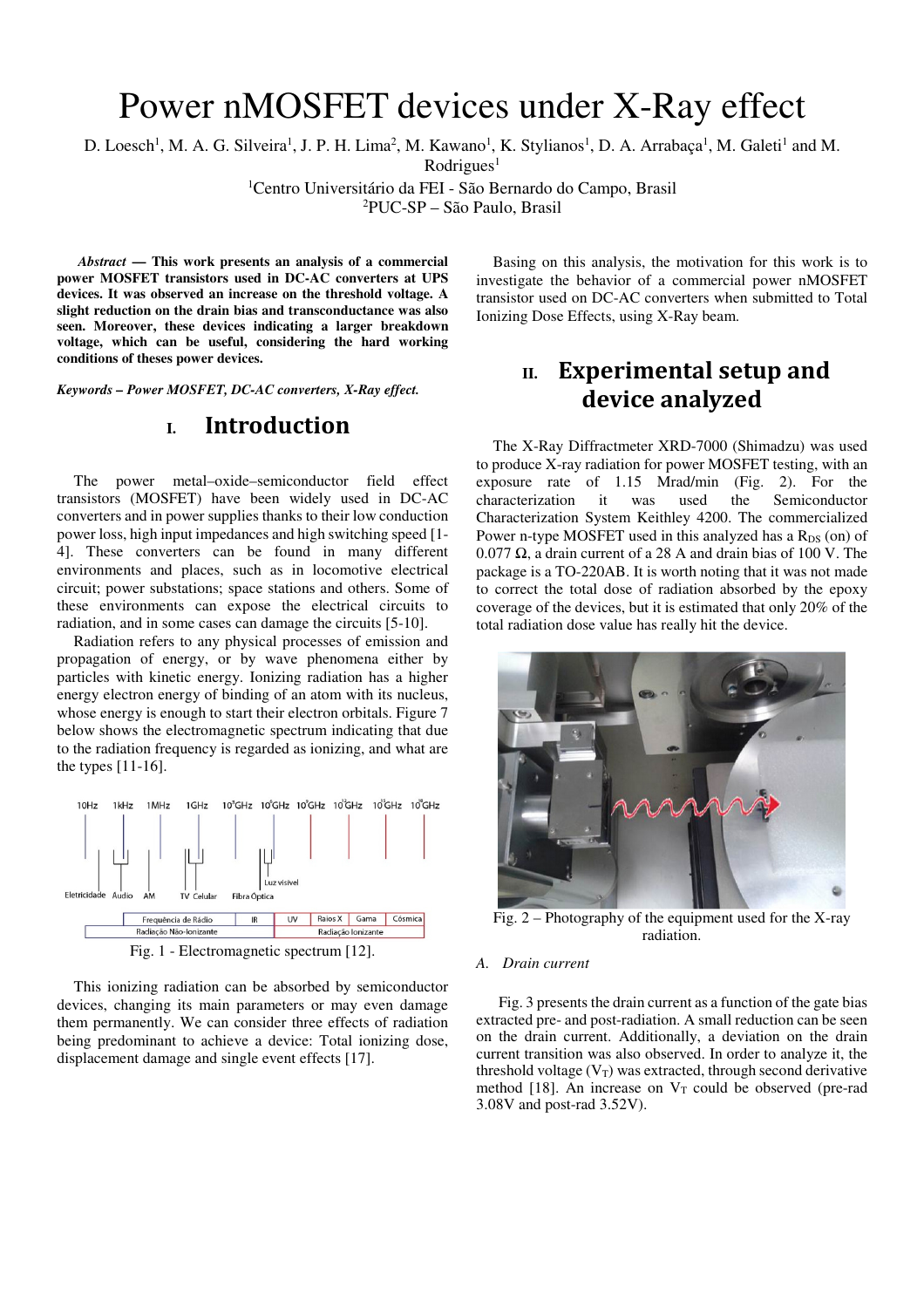

Fig. 3 - Drain current as a function of the gate voltage.

Fig. 4 shows a schematic energy band diagram of a MOS structure, where positive bias is applied to the gate, so that electrons flow toward the gate and holes move to the Si substrate. The most sensitive parts of a MOS system to radiation are the oxide insulators, and some effects are involved as showed [19-24]:

**- Electron/hole pair generated:** when radiation passes through a gate oxide, electron/hole pairs are created by the deposited energy. In the insulator, the electrons are much more mobile than the holes and they are swept out of the oxide. Some fraction of the electrons and holes will recombine. The holes, which escape initial recombination, are relatively immobile and remain near their point of generation, where they cause a negative threshold voltage shift in a MOS transistor.

**- Transport of holes to the silicon/oxide interface:** this process is very sensitive to the applied field, temperature, oxide thickness, and (to a lesser extent) oxide processing history.

**- Hole trapping that reaches the Si interface:** some fraction of the transporting holes fall into relatively deep long-lived trap states and can cause a remnant negative voltage shift.



#### Fig. 4. Energy band diagram for a MOS structure, indicating physical effects due to the radiation response.

**- Interface traps:** these traps are localized states with energy levels in the Si band-gap. Their occupancy is determined by the Fermi level (or by the applied voltage), giving rise to a voltagedependent threshold shift. Interface traps are highly dependent on oxide processing.

The accumulation of positive charges trapped in the oxide creates a vertical electric field at the surface of the substrate by attracting electrons to the silicon / oxide interface. The attracted negative charges decrease the concentration of positive charges near the surface of the substrate, which makes it easier to reach the threshold inversion of the substrate, and the visible effect would be to reduce the threshold voltage. But the effect we observed in our devices was the opposite. Another alternative is the presence of loads at the interface between silicon and gate oxide that could cause this increase on the threshold voltage.

#### *B. Transconductance*

The transconductance was also analyzed indicating a reduction in its maximum, according Fig. 5. The following equation describes the behavior of the transconductance, and as can be seen the mobility and the gate capacitance reduction could cause a reduction in transconductance. The literature reports that traps induced at the interface between the gate oxide and silicon degrades the mobility of carriers in MOS transistor channel. W is the channel width, µn is the mobility, Cox is the oxide capacitance, L channel length and VDS is the drain bias [25].

$$
gm = \frac{W * \mu n * Cox}{L} VDS \tag{1}
$$



Fig. 5 – Transconductance behavior.

The mobility can be extracted by the equation below, where:  $μ<sub>n0</sub>$  is the mobility before irradiation and  $ΔN$ it is the increase in the number of interface traps per unit area. It is possible to see the dependence of the number of traps with the mobility [25].

$$
\mu n = \frac{\mu n 0}{1 + \alpha(\Delta N i t)}
$$
 (2)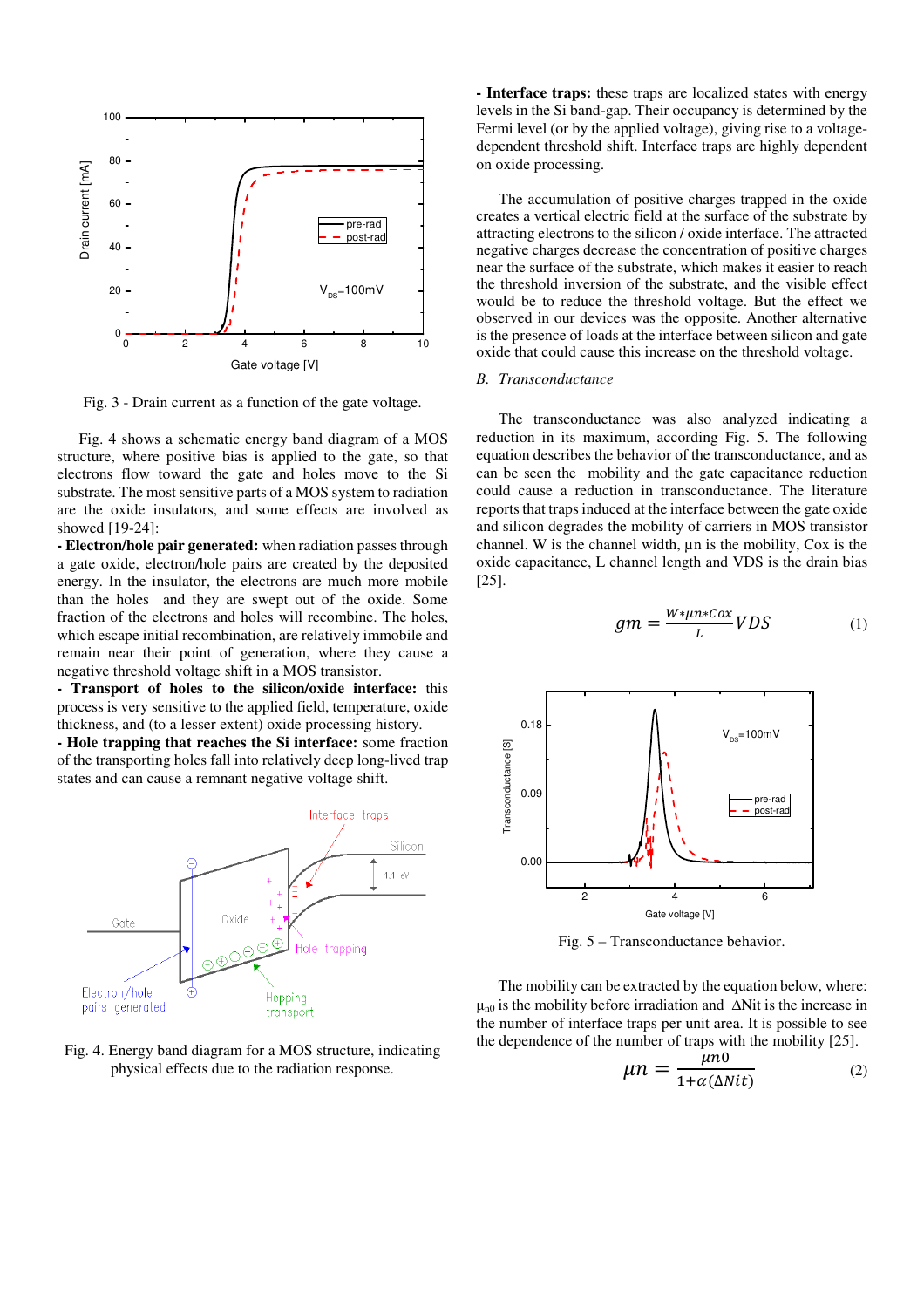#### *C. Gate to drain capacitance*

The behavior of the capacitance between drain and source depending on the drain voltage was also analyzed, as shown in Fig. 6 below. The measurement was performed between the drain and source electrodes, with the gate grounded. The device when spouse to X-Ray can present a reduced gate to drain capacitance.



Fig.6 – Gate do drain capacitance as a function of the drain voltage.

#### *D. Breakdown voltage*

 The breakdown voltage is the maximum voltage that the transistor can withstand without damage. From this voltage begins to increase the current between the source and the drain avalanche process, while the gate and the source are short circuited. Fig. 7 shows the drain current as a function of the drain bias for a zero voltage at the gate. At the voltage of the abrupt increase on the drain current, it is possible to estimate the breakdown voltage that is around 107 V been in agreement with the datasheet of the devices. As shown on Fig. 7 larger voltage can be achieved after the radiation (134V).



Fig. 7 – Breakdown voltage behavior.

With the interface traps increase there is a lifetime carries rise, this lifetime variation dependence in the leakage current and breakdown voltage was studied from of simulation results. Two-dimensional numerical simulations were performed using the Atlas program [26]

 Figure 8 presents the drain current as a function of the drain bias, simulated for different lifetime carriers, during operation in the blocking mode ( $V_{GS}=0$  V). As can be seen through this figure a reduced breakdown voltage with the increased lifetime carriers. The power MOSFET structure contains a parasitic bipolar transistor formed between the N+ source region, the Pbase and the N-drift region. With the increase on the lifetime carriers, it is known that the current gain of the N-P-N bipolar transistor is enhanced. As a result, a reduction in the breakdown voltage is observed for larger lifetime carriers [27].

Another important issue is related with the electric field variation. Equation (3) presents the breakdown voltage  $(V_B)$ estimation where D is the total dose (rad);  $t_{ox}$  is oxide thickness; G is the generation constant for electron-hole pairs in the oxide; F is the fractional number of holes that are transported and trapped at the oxide; q is the electron charge; Ec is the electric field and ε are the dielectric constant. It is know that trapped holes decrease the electric field, causing an increase on the breakdown voltage [25].

$$
\frac{\Delta V_B}{V_B} = \frac{qDt_{ox}GF}{\varepsilon E_c} \tag{3}
$$



Fig. 8 – Breakdown voltage behavior.

### **III. Conclusions**

This paper presented an analysis about the behavior of power transistors when submitted to X-Ray. It was observed a transconductance decreased due to Coulomb scattering (scattering of one or more particles interact with the electrostatic field of a nucleus) that reduces the mobility. The charges trapped at the interface exert a greater influence on carrier mobility compared to charges trapped in the oxide; with